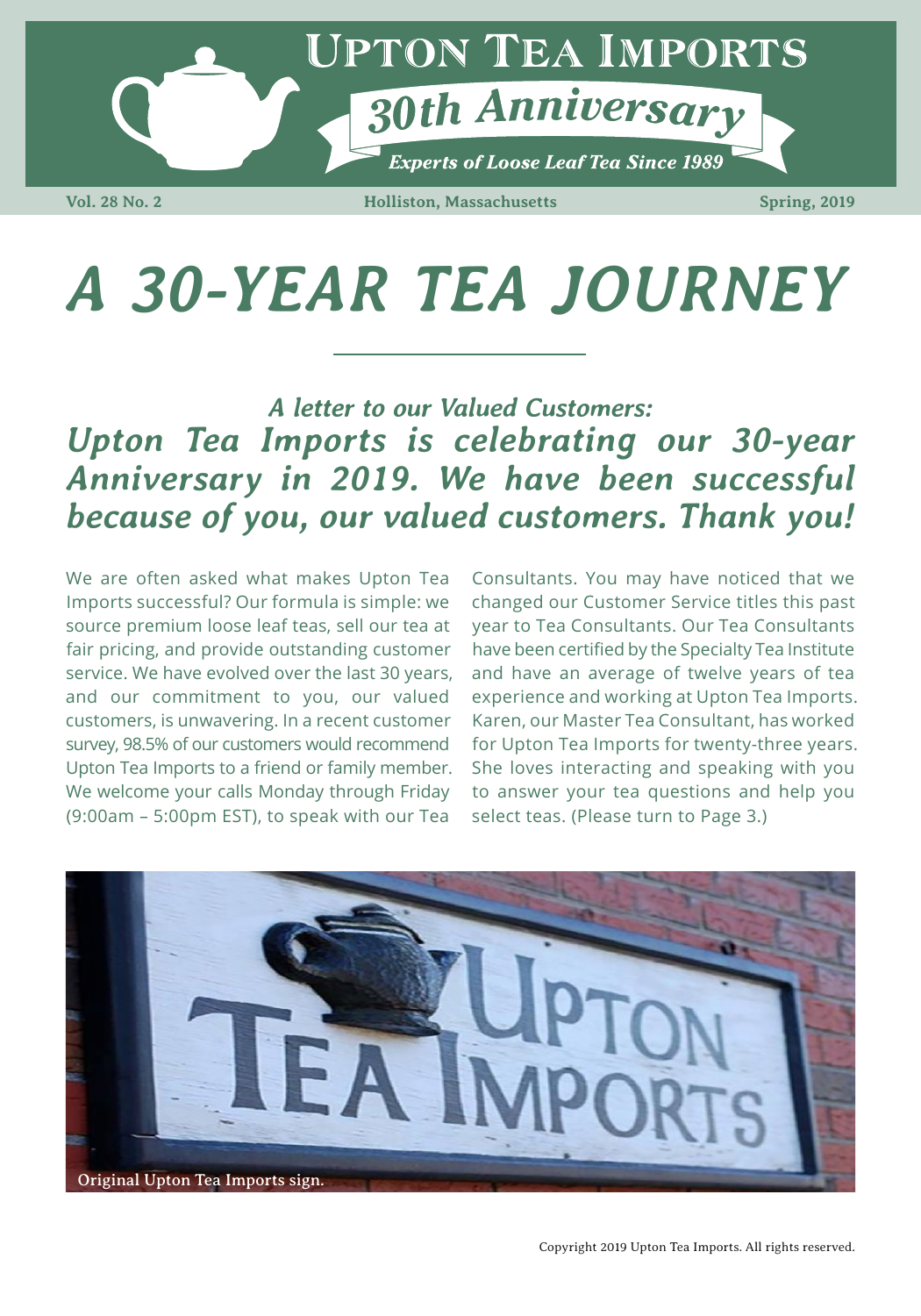## Spring, 2019 **Determined Upton Tea Quarterly** Page 3

Our 30th Anniversary is going to be a year of celebration, a perfect time to introduce some exciting new changes and initiatives. First, we are introducing our *Valued Customer Program*, where you may earn points for referrals, purchases and other activities on the Upton Tea Imports website. You will receive an e-mail in the next few weeks with additional information.

It is with great enthusiasm that we share the next initiative. Upton Tea Imports is now a proud member company of the Ethical Tea Partnership. The Ethical Tea Partnership is an international non-profit organization that focuses on improving the lives and livelihood of tea workers, tea sustainability and the environment in which the tea is produced. As you enjoy your next cup, know that Upton Tea Imports is a committed part of elevating ethics so the tea industry will continue to thrive.

Our Tea Buyer continually searches the world for premium teas that we are proud to offer to our customers. On occasion, we find teas that are so special that we have them shipped to us by the fastest method today – the airplane – so we can share them with our customers as soon as possible. This is very similar to the nineteenth century when tea merchants would ship their precious cargo by the swift tea clippers, ensuring the fastest arrival times. In honor of this great tradition, we are introducing a new line of the highest quality teas - *The Great Tea Race Collection*. This collection is named in honor of the Great Tea Race of 1866, when five of the fastest tea clippers set sail from Foochow, China, bound for London with their cargo holds filled with tea chests. Ninety-nine days and over 15,000 nautical miles later, the *Taeping* and the *Ariel* docked first in London, only twenty-eight minutes apart. Please see page 31 for the introductory teas in this exciting new collection.

We saved the best news for last with our exciting announcement of our new 6-cup *Chatsford Teapot*! We listened to you, our valued customers, and have worked with *Homer Laughlin* to design and develop a larger version of our 20-oz *Chatsford Teapot*.

Our new 6-cup *Chatsford Teapot* is manufactured by *The Hall China Company*, the sister company of the *Homer Laughlin China Company*, the same manufacturer of our 20-oz. teapot. I had the opportunity to visit *The Hall China Company*,



*Galen Corbett (above) has been employed by The Hall China Company for forty-two years.*

located in East Liverpool, Ohio, to see the production of our 6-cup *Chatsford Teapot*.

The moment I walked through the front doors, I felt the tremendous sense of employee pride and loyalty. The majority of their 100 employees have worked there for over twenty years. The tenure of the half-dozen employees I spoke with ranged from thirty-five to forty-three years of service. And they all made the same comment, "Hall China employees are like family." They talked about attending each other's weddings and sharing good times and bad times. Most of all, they spoke about the quality of the products they produced. The employees are cross-trained in all production jobs so they are experts in all phases of production. They take great pride in the quality of their work as they do not want to let their family down. This is very similar to the employees at Upton Tea Imports as we consider ourselves a family and you, our valued customers, an extension of the Upton Tea Imports family.

To celebrate the introduction of our new *Chatsford Teapot*, and to recognize your loyalty, your first pot of tea will be on us! A complimentary sample of our new "South Street Breakfast Blend" (page 38) will be included with every limited-edition teapot. This blend is one of four anniversary teas we will introduce this year. The "South Street Breakfast Blend," which is named for Upton Tea Imports original address, is a unique blend of black teas from old and new tea origins: India, Ceylon (old) and Colombia (new). We hope that you will enjoy this very special tea as much as we do.

We thought you would like to read the original article, *A Reversal of Fortune for the Chatsford Teapot*, which was first printed in the Fall 2016 *Upton Tea Quarterly* while you enjoy our "South Street Breakfast Blend."

> *Happy Tea Drinking,* Steve and The Staff at Upton Tea Imports

*Please turn to page 49.*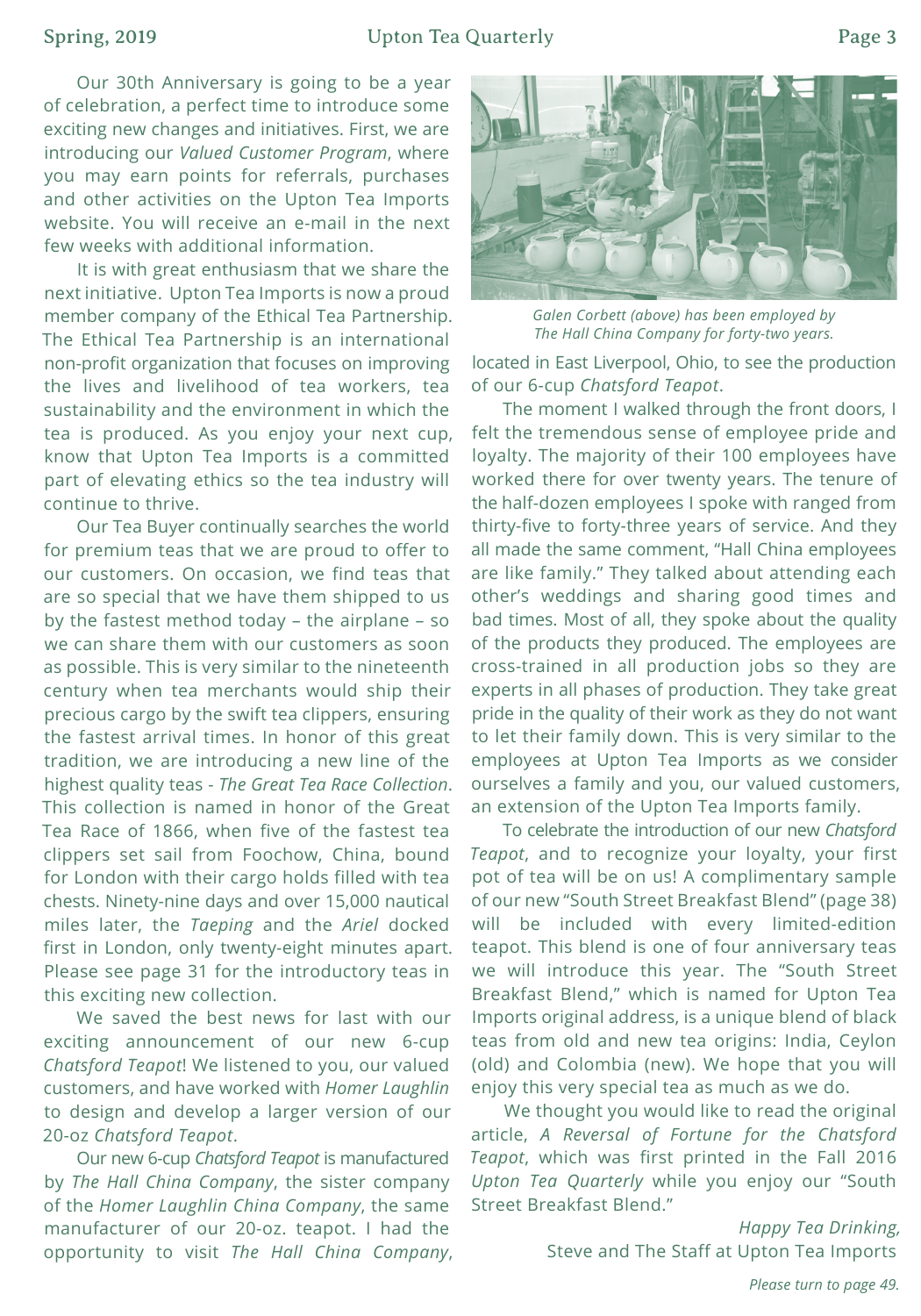## **REVERSALS OF FORTUNE IN THE TEA INDUSTRY PART XLI: A REVERSAL OF FORTUNE FOR THE CHATSFORD TEAPOT**

It was at the London shop of H.R. Higgins (Coffee-man) Ltd. that the owner of fledging *Upton Tea Imports* first saw the *Chatsford*\* infuser teapot. The year was 1989, and specialty tea had just been added to the *Higgins* product line the previous year. Audrey and Tony Higgins, daughter and son of founder Harold R. Higgins (who had died in 1968) were tending the sales floor. What began as a discussion of the world of specialty teas soon turned to a discussion of the merits of the *Chatsford Teapot*.

Thanks to Tony Higgins and his enthusiasm for the *Chatsford Teapot, Upton Tea Imports* was the first company to market this unique teapot in the United States, and in the course of 26 years, we have sold tens of thousands of them.

Early production of the *Chatsford Teapot*  was limited to two sizes. The small size, intended for the catering trade, yielded 12 ounces of tea. The larger size, which steeped 36 ounces, was for household use. Some of our customers ordered both, but feedback suggested that there should be an intermediate size. One customer claimed that, whenever he wanted to make tea, he felt like *Goldilocks*. He had one teapot that was too small, and another that was too large.

It was not long before the "just right" 24-ounce size was created, and eventually a jumbo 60-ounce size was produced. But just as the size range was being expanded to satisfy all preferences, problems with ceramic quality began to surface, primarily in the earthenware versions of the *Chatsford Teapot*.

One stated objective of *The London Teapot Company*, creator of the Chatsford Infuser System, was to offer a superior infuser teapot at the same price as an ordinary earthenware teapot. Ideally, this seems like a desirable objective, but in practice, this may be unattainable. The *Chatsford Teapots* that have had the most positive consumer acceptance have always been the premium versions, with porcelain, bone china and fully vitrified ceramics. Those versions are now completely sold out, and no replacement was being considered.

The infuser baskets for *Chatsford Teapots* have always been produced in the U.K. There has literally been no variance in size, shape or structure of the baskets throughout their production history. The ceramic lids and bases, however, have been produced in at least seven countries with varying degrees of success. Today, the only ceramic base and lid for the *Chatsford Teapot* in active production is being manufactured in Thailand.

It was roughly two years ago that we received our last container of earthenware *Chatsford Teapots* from Thailand. Quality issues surfaced early and forced us to reject the entire shipment. Crazing of the glaze was chronic, and once the glaze crazed, the teapot often began to leak! The clay was so porous that glaze defects eventually led to a leaky teapot. We had no choice but to discontinue the line. Some customers actually reported heat-stress fractures while simply pouring boiling water into their teapot. Much to our dismay, the Thai manufacturer refused to admit that there was a problem.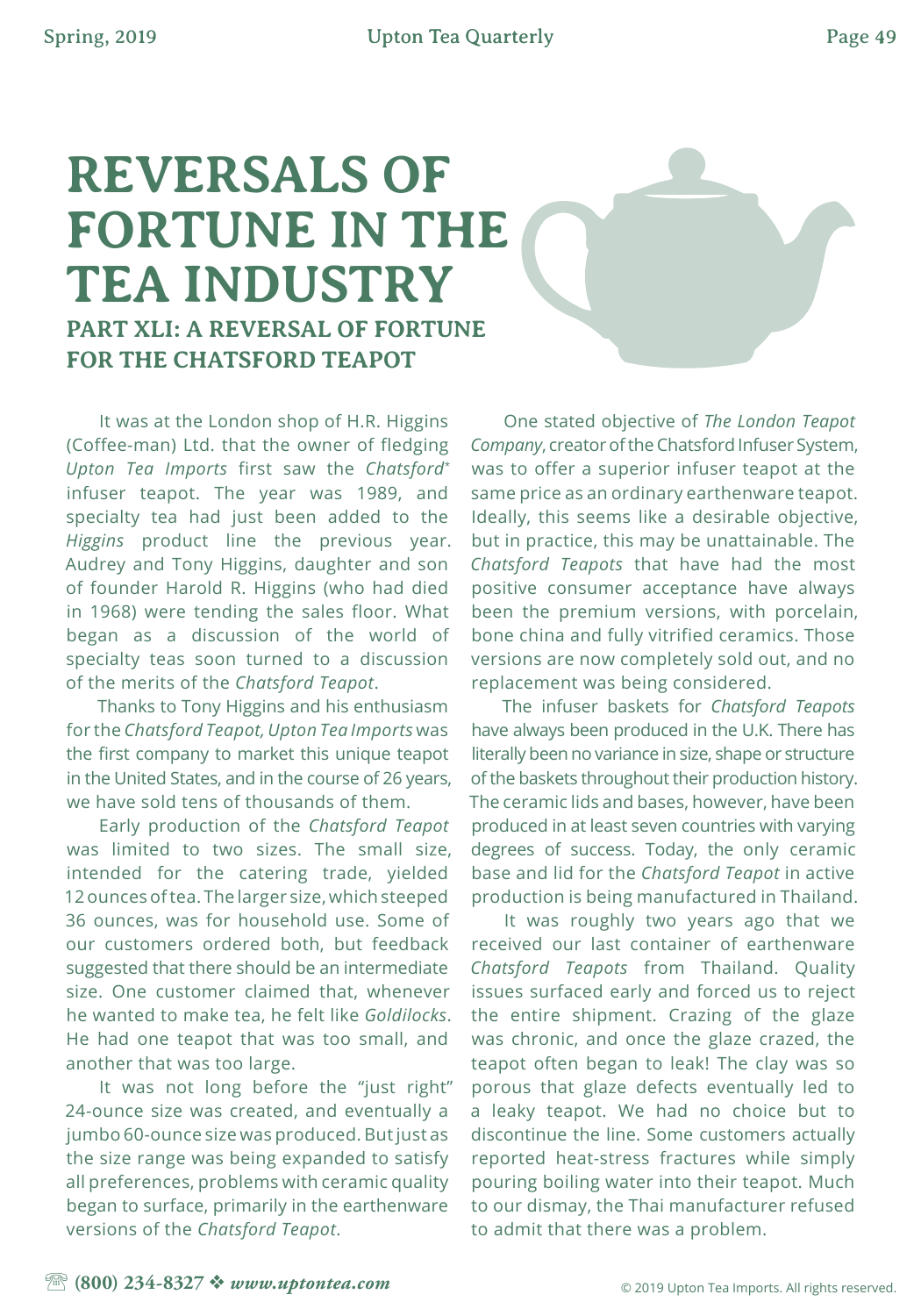In desperation, we sent a few teapots to the Ceramic Engineering department of Alfred University in New York in hopes that they would identify the cause of the teapot failures. Autoclave tests determined that there were a number of potential issues, including quality of the clay, incompatibility of glaze and clay body and improper firing. All teapots sent to Alfred University failed.

Although the Thai manufacturer was unwilling to take responsibility for the defective teapots, The London Teapot Company stood behind the product and provided a refund for the teapots as well as our shipping costs. But there we were with only a small inventory of teapots from an earlier production run.

It was time for a change. Rather than accept a replacement of the same product, we requested that The London Teapot Company grant us a license to have the ceramics for a new line of Chatsford Teapots produced in the United States. The first challenge was to find that manufacturer.

Quality and durability would be our first objective. A target price was not considered. It would cost whatever the manufacturer required for the quality we wanted.

Finding the right company for our new teapot proved simpler than first expected. Karen, our Customer Service manager, suggested we contact the manufacturer of FIESTA<sup>®</sup> dinnerware. We soon learned that FIESTA<sup>®</sup> was manufactured by the Homer Laughlin China Company, of Newell, West Virginia, which is affiliated with (and under the same ownership as) the Hall China Company of East Liverpool, Ohio. Our new Chatsford Teapot became a collaborative effort between these two venerable American ceramic institutions.

Homer Laughlin and Hall are prime examples of U.S. corporations that have survived in a labor-intensive industry within a global economy, where imbalance of wages, environmental regulations, and other factors create an uneven playing field. Yes, they have survived, but not without challenges. At times, their very existence seemed bleak. Key to their success was a persistent focus on quality and innovation that have made both companies paragons in the U.S. ceramics Industry.

*Homer Laughlin* was founded as *The Ohio Valley Pottery* by Homer and Shakespeare Laughlin in 1873. Thier original plant in East Liverpool, Ohio opened for production on September 1, 1874. By the end of that year, they had approximately 100 employees. Three years later, Homer bought his brother's share in the business and renamed the company *Homer Laughlin*.

Two decades later, Homer decided to sell the company and move to California. The company was purchased by William Edwin Wells, with financial backing from Louis I. Aaron of Pittsburgh. Wells had started as bookkeeper in 1889 and rapidly rose to the position of general manager.

In 1896, the company name was officially changed to *The Homer Laughlin China Company*. Under new ownership, the company experienced phenomenal growth. Two new plants were built to keep up with demand. Needing more space for expansion than was available in East Liverpool, the company acquired land across the Ohio River. As further expansion continued, the town of Newell, West Virginia was developed to provide services for employees.

*Homer Laughlin's* fourth plant was built in 1906. At the time it was the largest plant in the world, and their production capacity was raised to 300,000 china pieces per day!

*Woolworths* was, by far, the largest customer for *Homer Laughlin* in the early decades of the 20th century. Reflecting on the level of business done between *Homer Laughlin* and *Woolworths* in 1916, W.E. Wells noted, "I think that I may safely say that this is the first time in history that the purchases of any one concern from any pottery firm have reached the million (dollar) mark in one year." It is worth noting that the average price of a single piece of pottery, sold to *Woolworths* at that time, was six cents. That translates to nearly 17 million pieces, produced for a single customer.

The *Hall China Company* was founded by Robert Hall in East Liverpool, Ohio in August 1903. Upon his death, just one year later, the company was taken over by one of his eight sons, Robert Taggart Hall. Teapots were